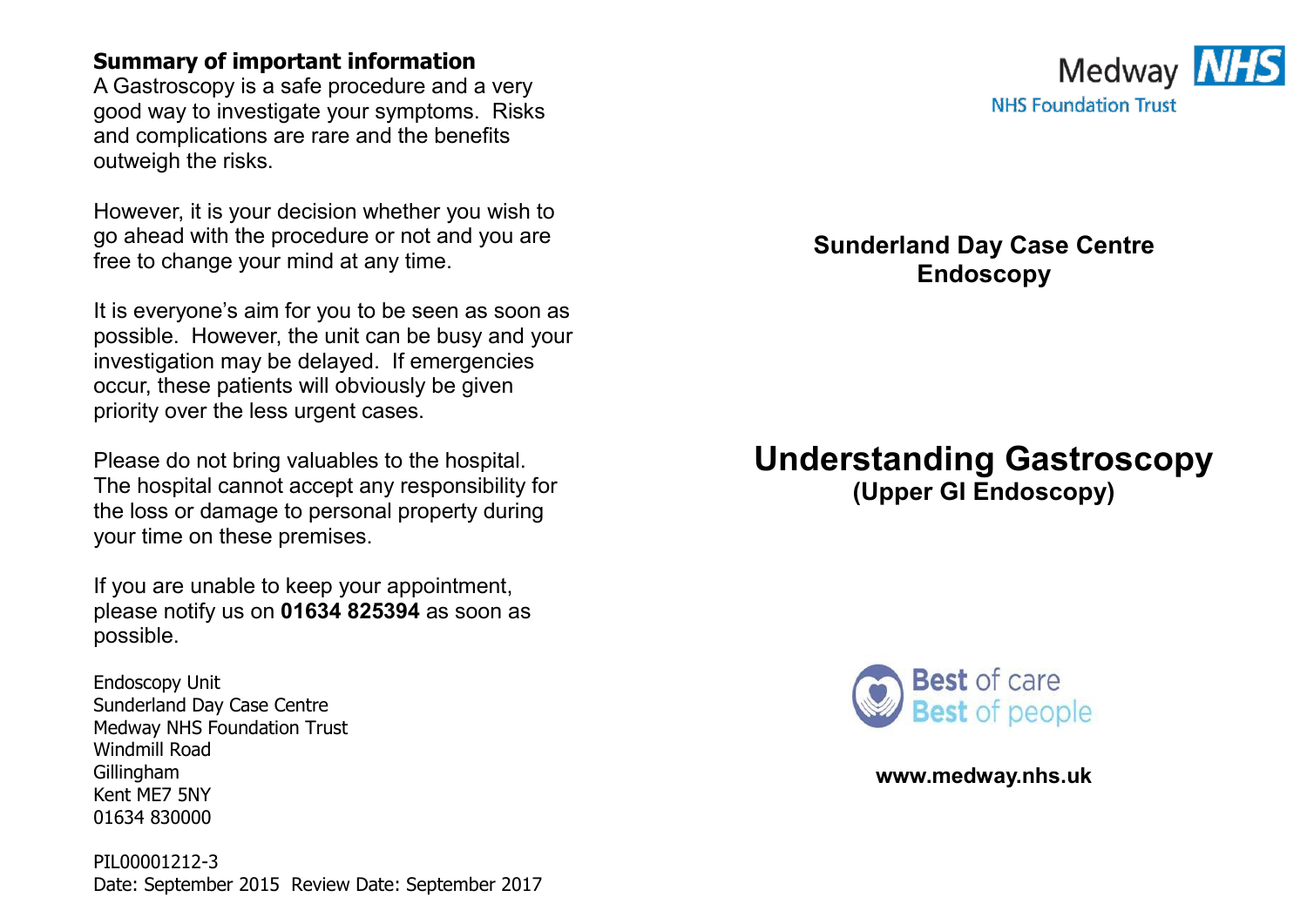### **Checklist**

# **Things to remember before your procedure**

- Read the booklet carefully.
- Fill in the questionnaire and return it in the pre -paid envelope.
- Note appointment date in your diary.
- Nothing to eat for 6 hours before your test. You may however drink water until 2 hours prior to your appointment.
- Please bring a list of medication you are currently taking.
- Transport arrangements made if you are having sedation.

If you wish to discuss any areas of concern, or need more information, in particular to get advice on medication, please contact the Endoscopy Unit on the following telephone number:

> **Telephone Number: 01634 825027/5028**

## **Side effects**

Serious side effects from this procedure are rare but for the rest of the day you may have a sore throat. You may also feel a little bloated if some air we use in the test has been left behind. Both of these things will pass off and need no medication.

If you experience any of the following problems please contact the Endoscopy Unit or out of hours the Accident and Emergency Unit immediately informing them you have had a Gastroscopy:

- Severe abdominal pain (not cramp caused by wind)
- A firm and swollen abdomen
- High temperature or feeling feverish
- Vomiting

Contact the Endoscopy Department during office hours, 7.30am to 6.00pm on: **01634 825027/5028**

However if you need urgent advice out of these hours please contact or report to:

Medway Maritime Hospital by telephone on **01634-830000** and ask for the Sunderland Day case on **Ext.5601**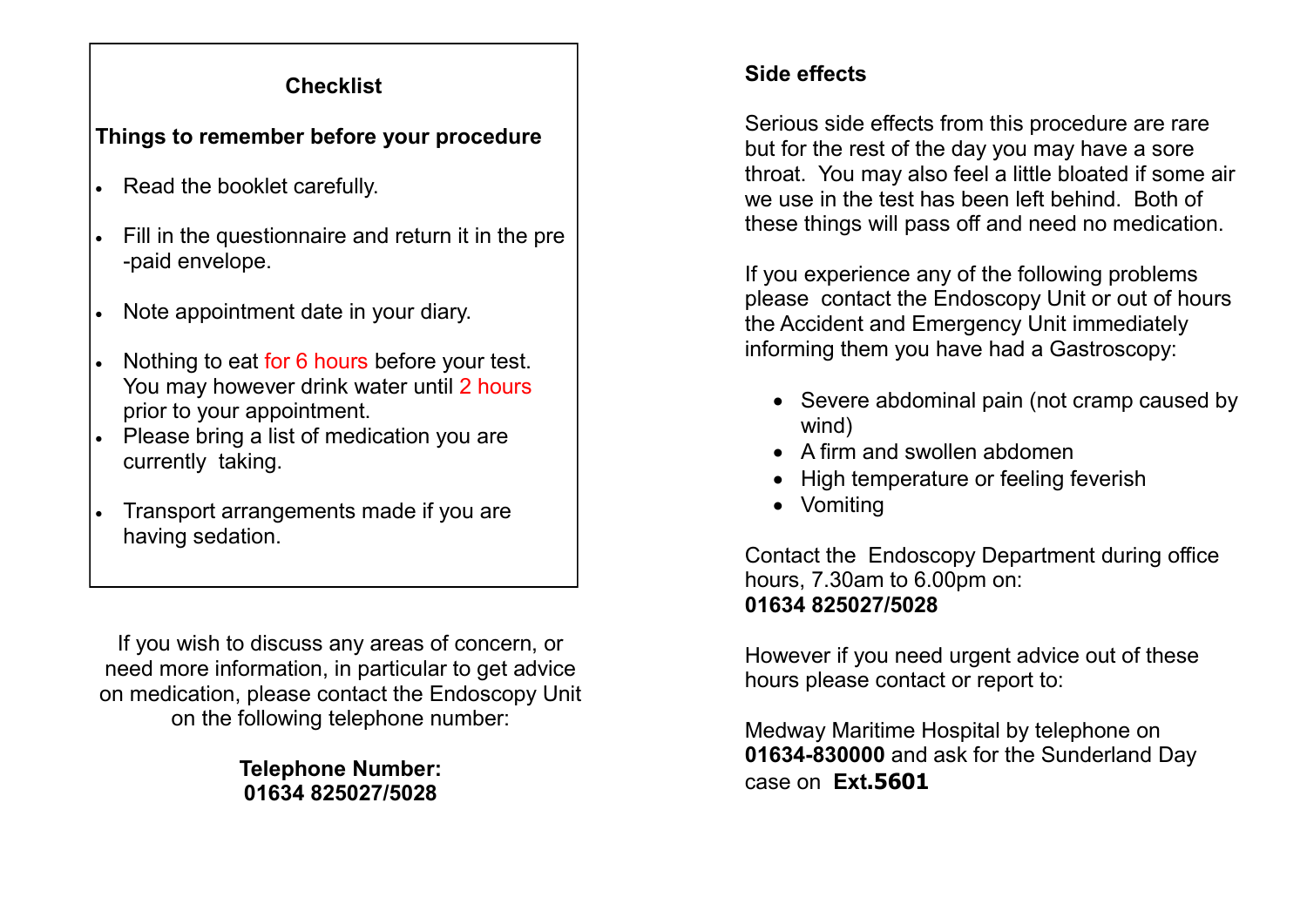#### **After the Test**

If you have had only throat spray you will be able to go home straight away after the test, or even go back to work or drive if you need to.

If you have had sedation you will be given time to sleep and rest quietly until the immediate effects of sedation has worn off. This should take about one hour.

You will be offered a drink and something to eat one the throat spray has worn off (usually about 30 mins)

#### **This person must come to the Unit to collect you.**

You must have supervision at home for at least 12 hours.

The sedation lasts longer than you might imagine, so it is very important that after your test you do not do any of the following for at least 24 hours:

- Drive a car
- Operate machinery
- Drink alcohol
- Sign any important documents

### **What is a Gastroscopy?**

A Gastroscopy (also known as an upper gastro-intestinal endoscopy), is a procedure that enables the doctor to examine the lining of the upper part of your gastro-intestinal tract. This is done by passing a long flexible tube (gastroscope) through your mouth and gently passing it over your tongue to the back of your throat and down into you gullet (oesophagus), stomach and the first part of your small intestine (duodenum).

The gastroscope is connected to a television system and has a mini camera built into the end. Pictures are then seen on a television monitor. By examining your stomach the cause of your symptoms may be found, sometimes we are able to treat them.

The test usually takes between 5 and 10 minutes. You can expect to be on the unit about 2 to 4 hours depending on whether you have Throat Spray or **Sedation**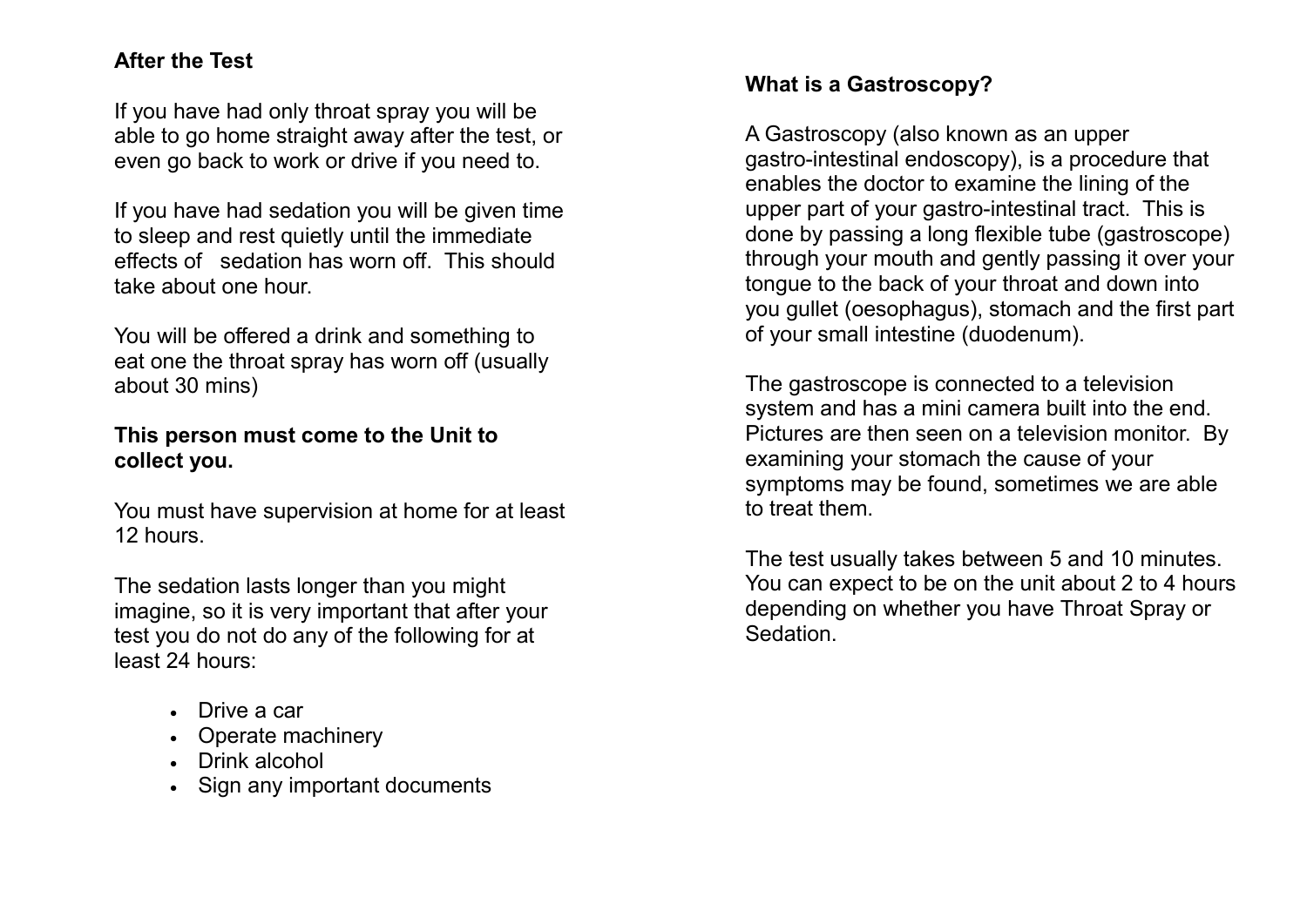### **Why do I need a Gastroscopy?**

Your doctor is concerned about the symptoms you have been having with your upper digestive system. A Gastroscopy is a good way of finding out whether there is a problem, or not. It also helps your doctor to decide on further treatment, if necessary.

A Gastroscopy is used to investigate a variety of symptoms, for example:

- Abdominal pain
- Vomiting/vomiting blood
- Heartburn
- Inability to swallow
- Anaemia

### **So what does a Gastroscopy involve?**

You will be introduced to the nurses and Endoscopist who will be with you throughout your Gastroscopy.

The Endoscopist will then check that you have a full understanding of your test and all that it means, and that you are willing to go ahead. At this time you will be asked to sign a consent form if you have not already done so.

You will then be escorted into the procedure room.

### **Are there any complications?**

As with every medical procedure, the risk must be compared to the benefit of having the procedure carried out. The doctor who has requested the test will have considered this very carefully. Gastroscopy is what is known as an invasive procedure and, therefore, carries risks/complications.

The major risks/complications include:

- Small tear or damage to the lining (less than one person in every 5,000 tests carried out).
- Disturbance of your heart rate and breathing.
- A sore throat or abdominal tenderness. As the flexible tube passes down and around, it brushes against the lining and may cause a small amount of bruising.
- Incomplete gastroscopy occurs if the test is abandoned due to technical difficulty or because it was causing you distress. A further test such as a Barium swallow/meal may be recommended in the future.
- Possible damage to teeth that are decayed or loose.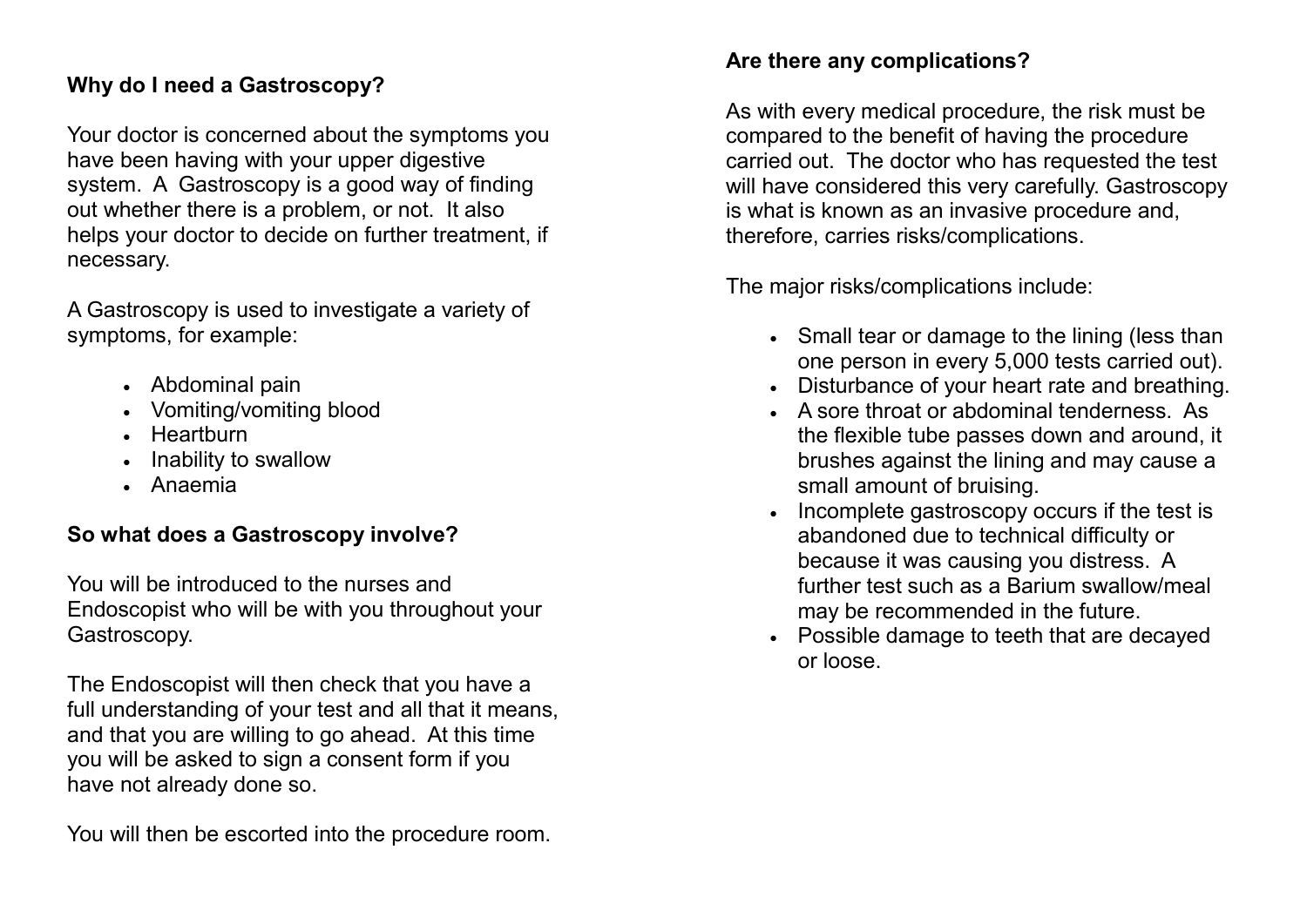When you have discussed which option is best for you, you will be asked a number of questions about your medical history and have your pulse and blood pressure taken. (You can expect to be on the Unit for  $2 - 4$  hours).

If you have any worries or questions at this stage please ask.

### **What is a Biopsy?**

A biopsy is a small piece of tissue, which is removed through the flexible tube using tiny forceps. This procedure is painless and you will probably not be aware of it being done.

#### **Follow-up.**

A member of the endoscopy team will discuss what has been seen with you after the procedure. Further follow-up appointment investigations or treatments will also be discussed. Biopsies for histology will have to be sent to Pathology so the results won't be available straight away.

A nurse will be with you at all times, giving guidance and support, you will be asked to remove any loose fitting dentures and then lay on your left side.

She/he will place a mouth guard in your mouth to protect you teeth and gums. In order to monitor your heart rate and breathing, the nurse looking after you will place a probe onto one of your fingers.

The flexible tube will then be inserted gently into your mouth and passed over your tongue to the back of your throat. We would like to reassure you that although the test

can sometimes be a little uncomfortable it is not painful and you can breathe normally.

The test should take about 5 minutes to complete. If small samples of tissue (biopsies) need to be taken, the test may take a little longer.

# **Are there alternatives to a Gastroscopy?**

A Gastroscopy is the best way of looking at your oesophagus and your stomach. However, a Barium swallow/meal examination is one possible alternative test.

A Barium swallow/meal is an X-ray based test, it does not provide such detailed pictures of your oesophagus and your stomach, and it does not allow treatment to be performed at the same time. Therefore, you may still need to have a Gastroscopy.